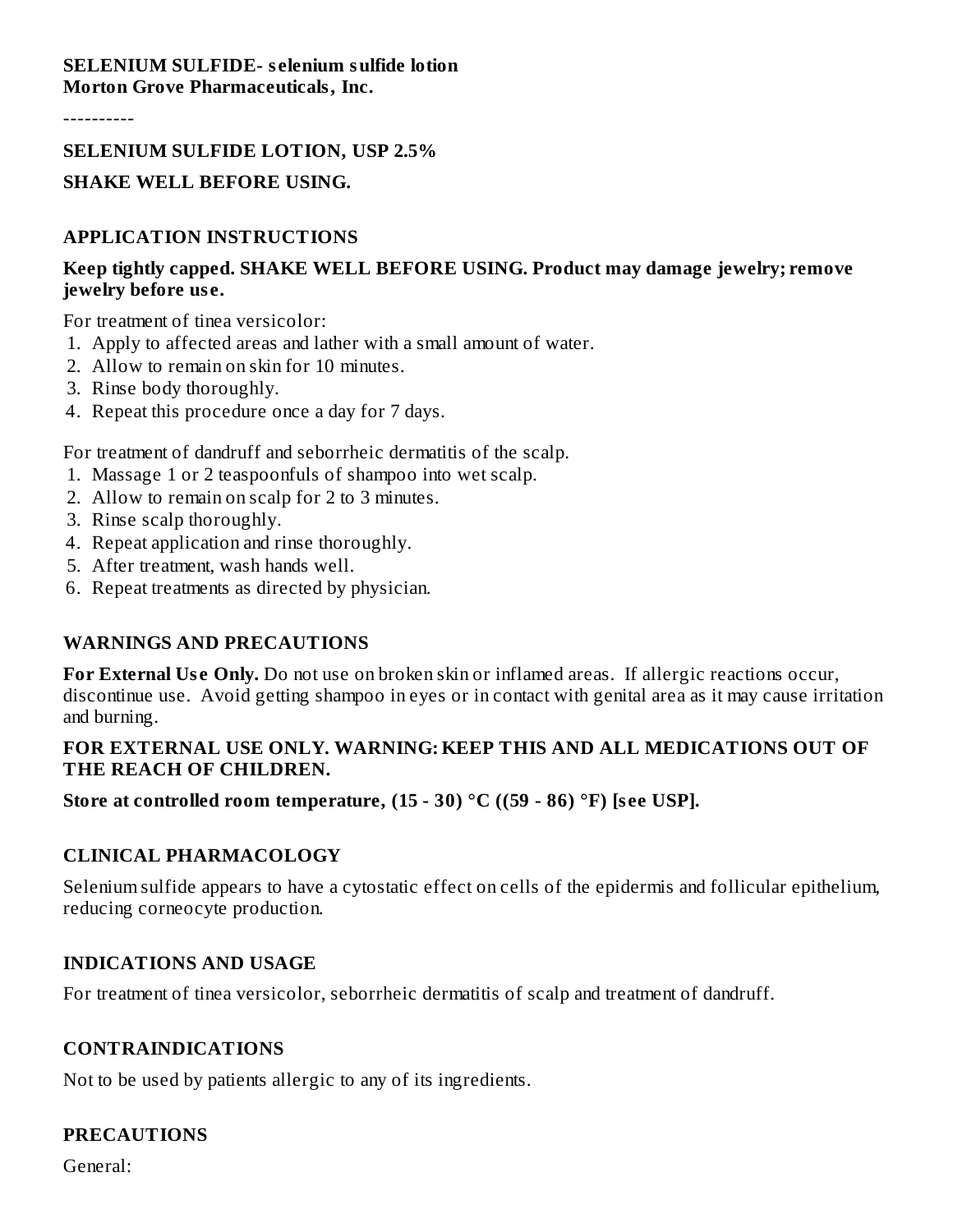Not to be used when acute inflammation or exudation is present as increased absorption may occur.

Information for Patients:

See Warnings and Precautions section under Application Instructions.

Carcinogenesis:

Dermal application of 25% and 50% solutions of 2.5% selenium sulfide lotion on mice over an 88 week period, indicated no carcinogenic effects.

Pregnancy:

WHEN USED ON BODY SURFACES FOR THE TREATMENT OF TINEA VERSICOLOR, SELENIUM SULFIDE LOTION, USP 2.5% IS CLASSIFIED AS PREGNANCY CATEGORY C. Animal reproduction studies have not been conducted with selenium sulfide. It is also not known whether selenium sulfide can cause fetal harm when applied to body surfaces of a pregnant woman or can affect reproduction capacity. Under ordinary circumstances selenium sulfide should not be used for the treatment of tinea versicolor in pregnant women.

Pediatric Use:

Safety and effectiveness in infants have not been established.

## **ADVERSE REACTIONS**

In decreasing order of severity: skin irritation; occasional reports of increase in normal hair loss; discoloration of hair (can be avoided or minimized by thorough rinsing of hair after treatment). As with other shampoos, oiliness or dryness of hair and scalp may occur.

### **OVERDOSAGE**

### **Accidental Oral Ingestion:**

No documented reports of serious toxicity in humans resulting from acute ingestion of selenium sulfide, however, acute toxicity studies in animals suggest that ingestion of large amounts could result in potential human toxicity. Evacuation of the stomach contents should be considered in cases of acute oral ingestion.

### **DOSAGE AND ADMINISTRATION**

See Application Instructions.

### **For treatment of tinea versicolor**

Apply to affected areas and lather with a small amount of water. Allow product to remain on skin for 10 minutes, then rinse the body thoroughly. Repeat procedure once a day for 7 days.

### **For treatment of dandruff and s eborrheic dermatitis**

Usually two applications each week for two weeks will afford control. After this, the lotion may be used at less frequent intervals – weekly, every two weeks, or every 3 or 4 weeks in some cases. Should not be applied more frequently than required to maintain control.

### **HOW SUPPLIED**

Selenium Sulfide Lotion, USP 2.5% is supplied in 4 fl oz (118 mL) bottles.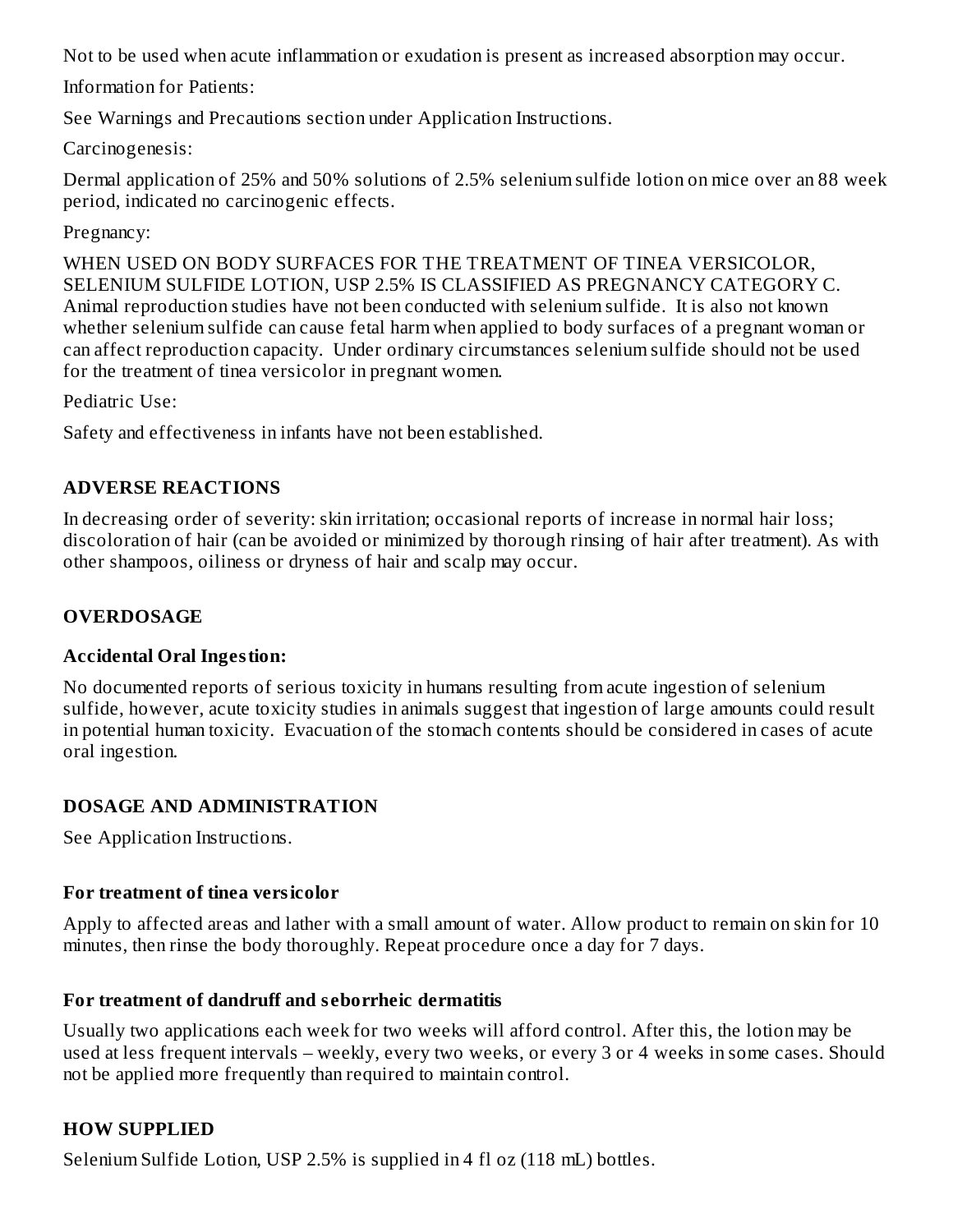### **PROTECT FROM HEAT. FOR EXTERNAL USE ONLY.**

#### **WARNINGS**

**KEEP THIS AND ALL DRUGS OUT OF THE REACH OF CHILDREN.** In case of accidental overdose, seek professional assistance or contact a Poison Control Center immediately.

### **Rx Only**

Product No.: 8528 A50-8528-04 REV. 01-05 **Manufactured By: Morton Grove Pharmaceuticals, Inc. Morton Grove, IL 60053**

**PRINCIPAL DISPLAY PANEL Bottle Label**

#### **MGP**

**NDC 60432-528-04**

**6506-00-299-8671**

**SELENIUM SULFIDE**

**LOTION, USP 2.5%**

**DESCRIPTION:** Selenium Sulfide Lotion, USP 2.5% is a liquid antiseborrheic, antifungal preparation for topical application, containing selenium sulfide 2.5% w/v in aqueous suspension. **Also contains:** Amphoteric-2; Bentonite, NF; Captan; Citric Acid, USP; D&C Yellow #10; Ethylene Glycol Monostearate; Glyceryl Monoricinoleate; Lauric Diethanolamide; Perfume; Purified Water, USP; Sodium Lauryl Sulfate; Sodium Phosphate Monobasic, USP and Titanium Dioxide, USP. Additional prescribing information inside. **WARNING: KEEP OUT OF THE REACH OF CHILDREN. FOR EXTERNAL USE ONLY. Store at controlled room temperature, (15 - 30) °C ((59 - 86) °F) [s ee USP]. Rx Only NET: 4 fl oz (118 mL) Manufactured By: Morton Grove**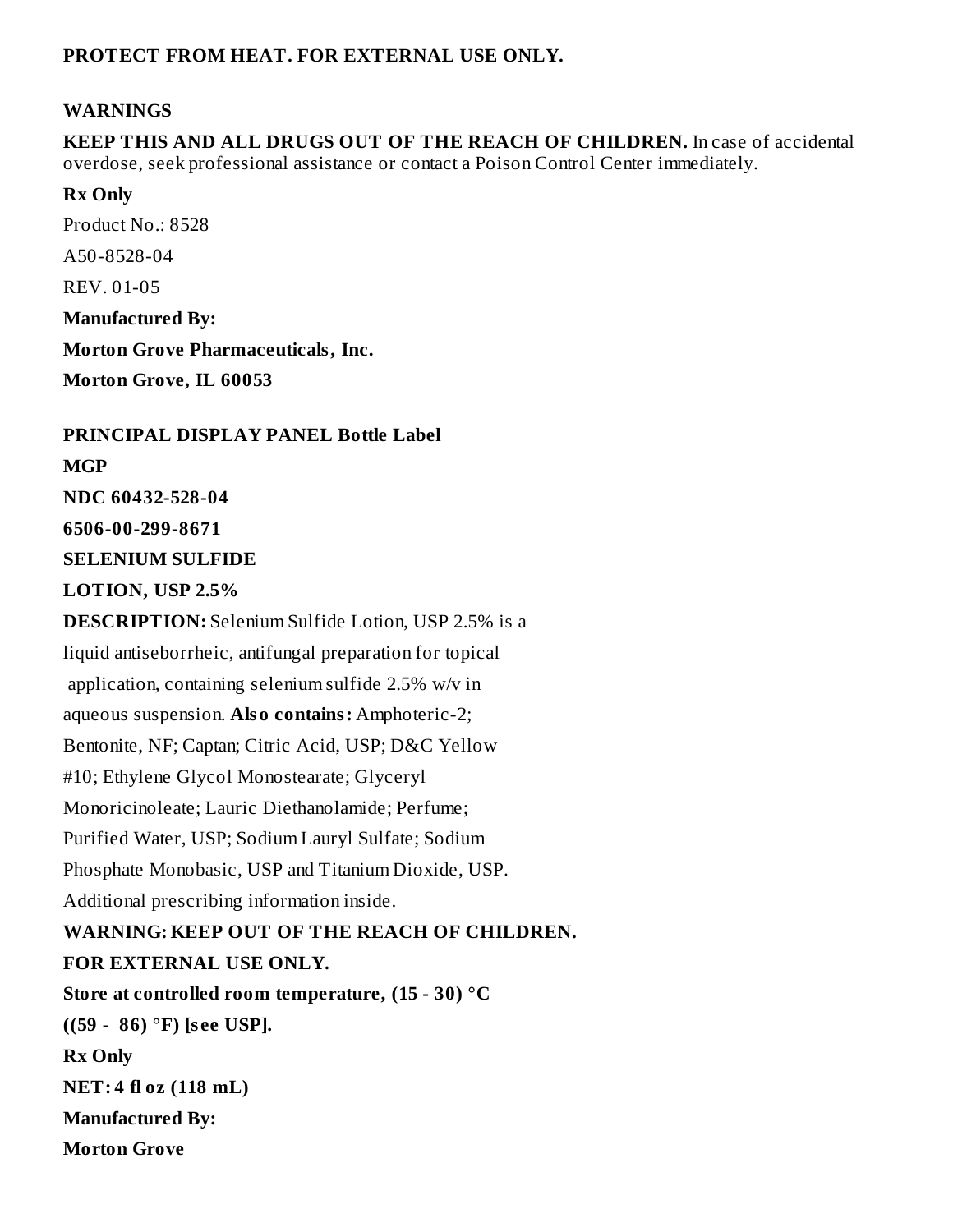**Pharmaceuticals, Inc. Morton Grove, IL 60053** DO NOT USE IF INNER FOIL SEAL PRINTED "SEALED FOR YOUR PROTECTION" IS BROKEN OR MISSING.



MGP NDC 60432-528-05 Selenium Sulfide Lotion, USP 2.5% FOR EXTERNAL USE ONLY Rx Only Net: 4 fl oz (118 mL)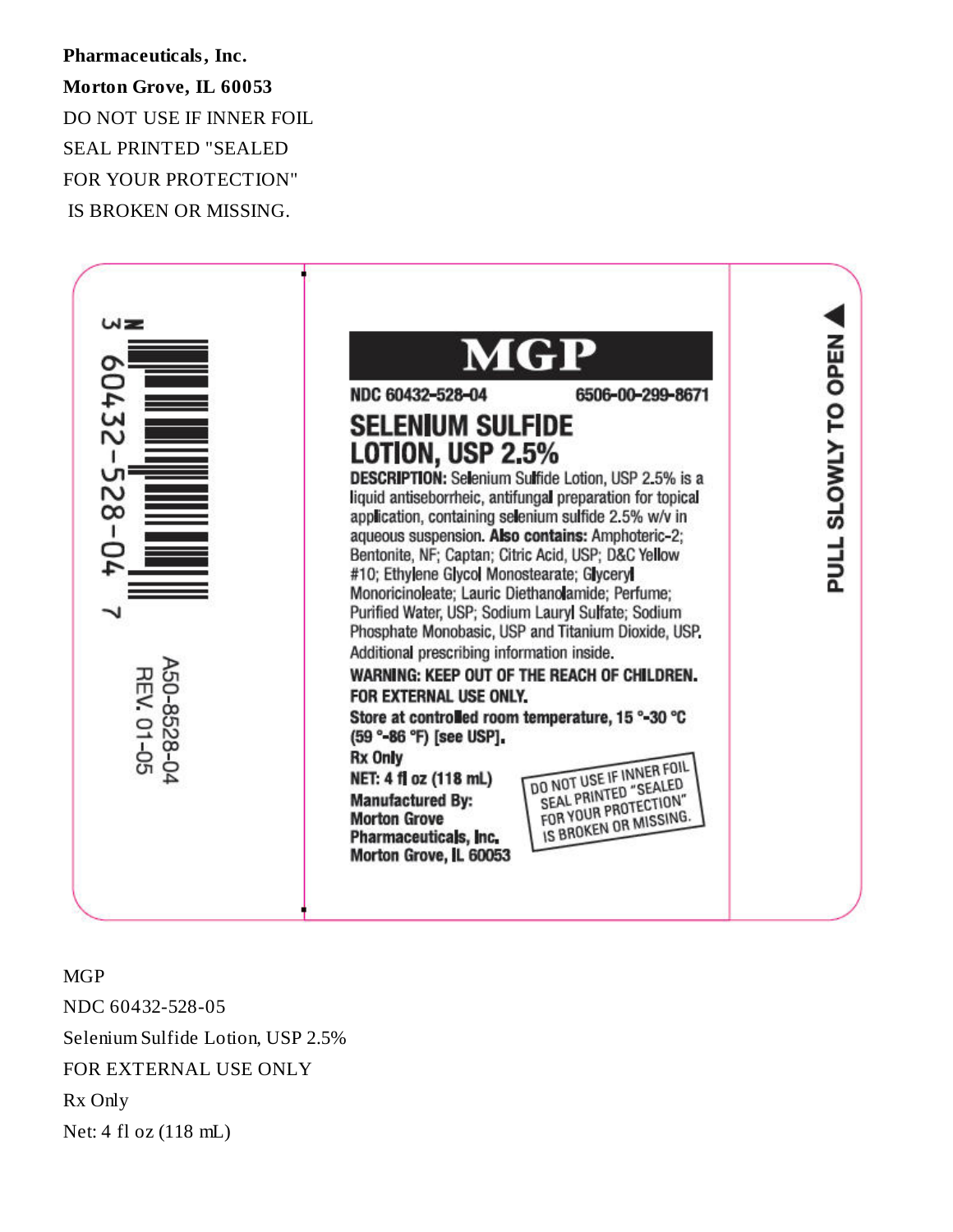

| <b>SELENIUM SULFIDE</b>        |                                               |  |               |
|--------------------------------|-----------------------------------------------|--|---------------|
| selenium sulfide lotion        |                                               |  |               |
|                                |                                               |  |               |
| <b>Product Information</b>     |                                               |  |               |
| Product Type                   | HUMAN PRESCRIPTION DRUG<br>Item Code (Source) |  | NDC:60432-528 |
| <b>Route of Administration</b> | <b>TOPICAL</b>                                |  |               |
|                                |                                               |  |               |
|                                |                                               |  |               |